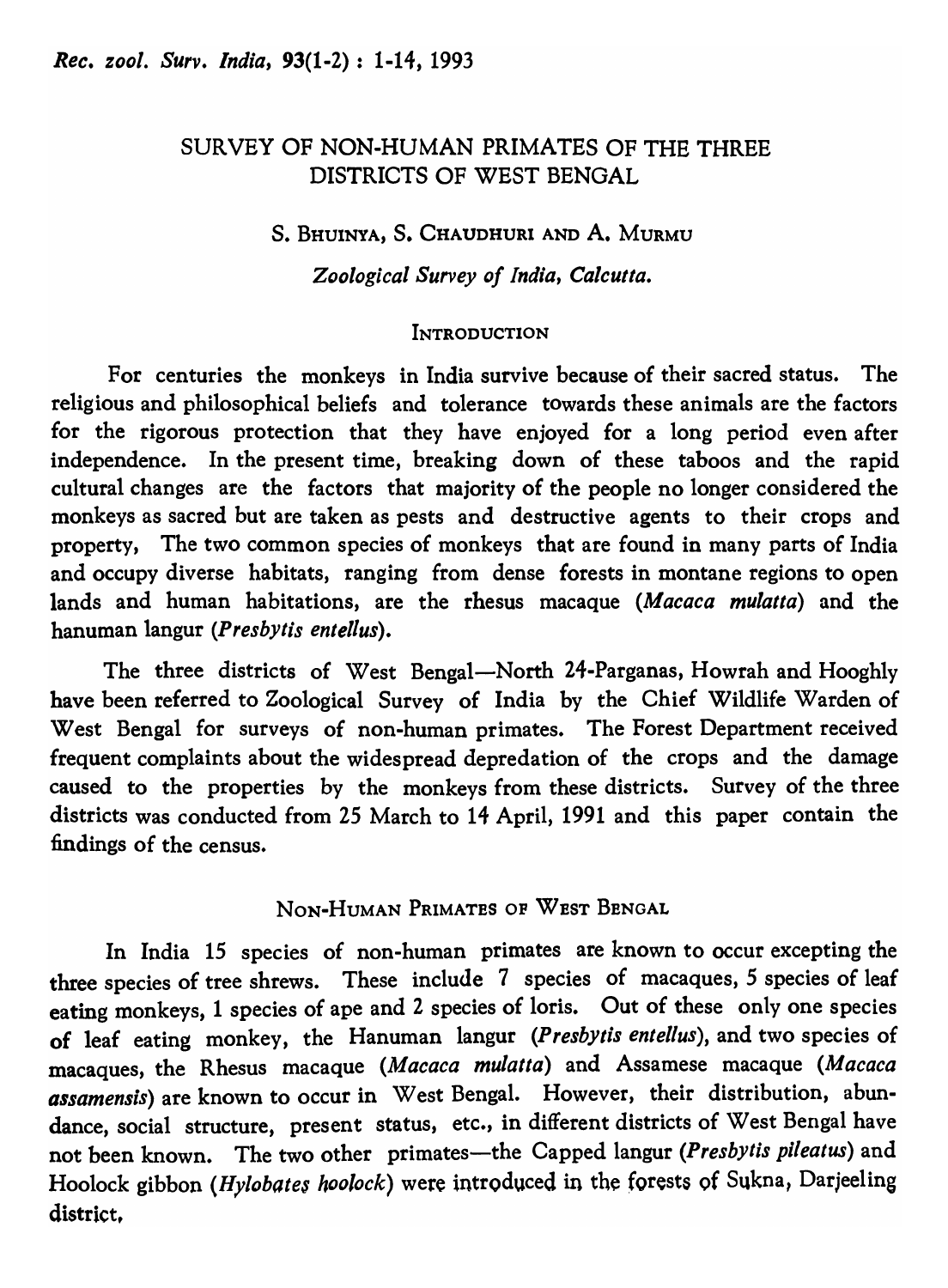FIELD STUDIES OF NON-HUMAN PRIMATES OF WEST BENGAL

In spite of the occurence of non-human primates in many parts of West Bengal not much work has been done on the monkeys. Mandal (1964) studied the behaviour of rhesus macaque in the Sunderbans. Southwick *et al.* (1964) conducted a road side survey in some areas of West Bengal to study the distribution and abundance of nonhuman primates. Mukherjee and Gupta (1965) studied the habits of the rhesus macaque in the Sunderbans. Khajuria (1966) published a brief account of the distribution of Assamese macaque in certain parts of Darjeeling district. Oppenheimer (1973, 1976a, 1976b, 1977) studied the hanuman langur at Singur. Mukherjee *et al.* (1985) conducted a survey of Darjeeling district and studied the distribution, abundance and social structures of rhesus and Assamese macaques.

#### ECOLOGY OF THE SURVEY AREAS

The state of West Bengal lies in the eastern side of India, extending from 22 $\degree$  to 27° north latitude and from 86° to 90° east longitude. It is composed of about 88,000 sq. km area. Approximately 64% of the total area of West Bengal is under cultivation. The major crops are rice, jute, potato, wheat and mustard. Forest areas in West Bengal are largely in the Sunderbans and in the north Bengal and is about  $11,000$  sq. km. The climate is tropical and it varies from season to season. The winter season is from November to February. The summer season is from March to June when it is hot in the plains but in the foothills and mountains more moderate temperatures prevail. The monsoon season, extending from July to October, is hot and humid. The rainfall is heavy. Almost entire rain is received during the monsoon season but summer and winter rains are fairly common. The highest humidity is reached in the monsoon season (Table I).

#### SURVEY METHODS

Villages, towns, cities, temples, road side and forest were surveyed during the period under study. The observations were carried out on foot or by a vehicle. The surveys were carried out from early morning to late at evening and the areas were searched thoroughly for the presence of monkeys and the local people were enquired upon the presence of monkeys and the problems they face due to their presence in the area. The methods that were used to locate the monkeys were road side survey and transect. The procedure adopted by the party is to move slowly and stop at suitable places and scan the areas thoroughly and enquired about the presence of monkeys. The visual and auditory signals were utilised for locating the groups. A slow moving vehicle (an Ambassador car placed at the disposal to the survey party by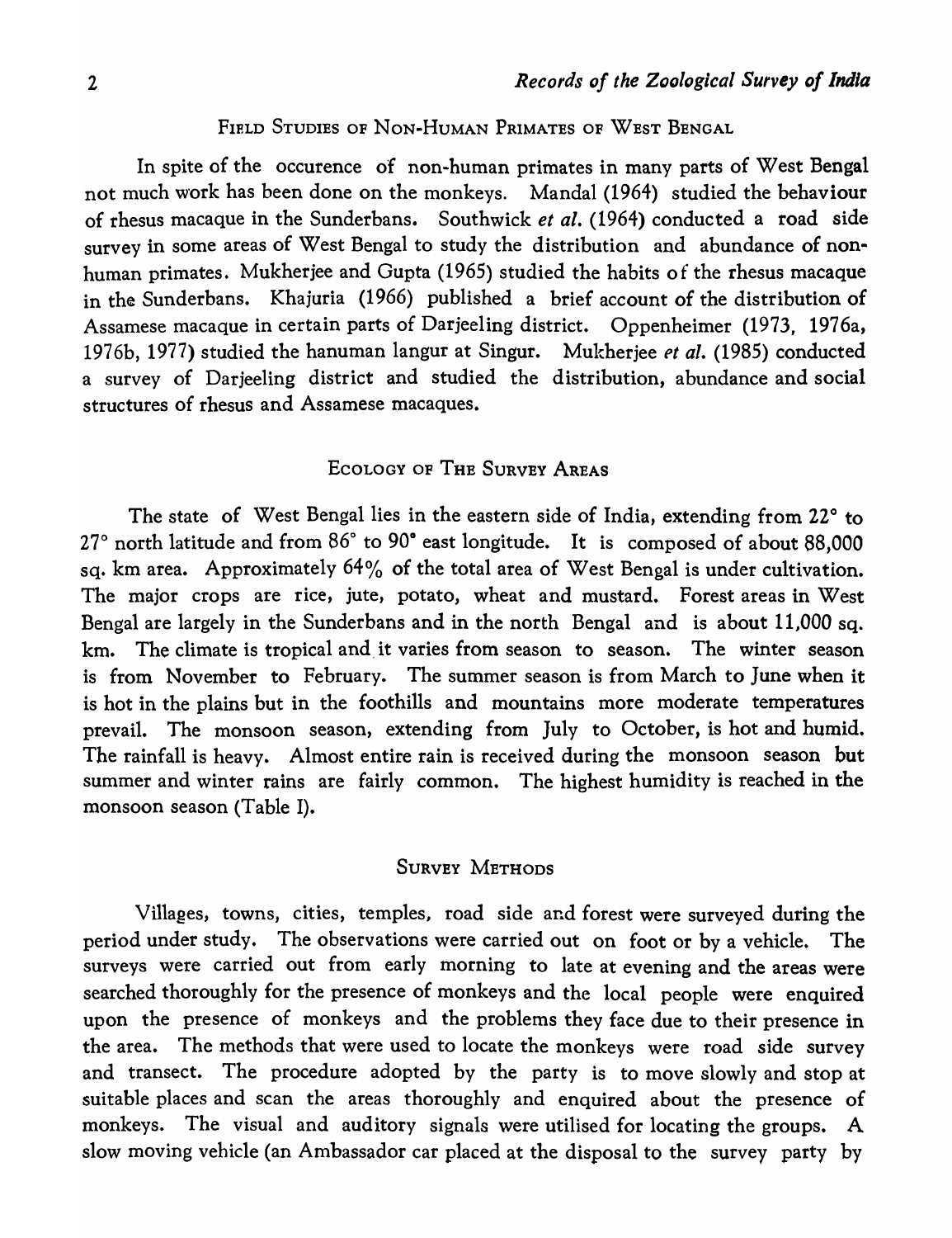the Forest Department of West Bengal) was used with 4 observers to locate the monkeys.

Once a group was located the notes on their social structure, habitat, interactions with man and other animals, if there is any, were noted down. Attitude of the local people about these groups was enquired upon and recorded. The mechanical aid that was used in the field was binoculars.

## RESULT OF SURVEY

(A) *North 24-Parganas District:* In this district 2500 sq. km. areas was surveyed and 17 groups of hanuman langur were sighted. Out of this 14 groups were bisexual and 3 were all male groups. These 17 groups composed of 189 animals of which 29 were adult males, 84 adult females, 22 juveniles and 39 infants. It was not possible to classify the rest 15 individuals. The group size varies from 2 to 35. This provide a population estimate of  $0.007$  groups per sq. km. comprising of  $0.075$  individuals per sq. km. The average group size of bisexual grous was 12.50 individuals. The 14 bisexual groups composed of 18 adult males, 84 adult females, 22 juveniles and 39 infants and 15 unclassified individuals. In the 17 groups a total of 12 new born infants were observed. These 17 groups of hanuman langur were seen in four habitat categories-12 groups were located in the villages,  $3$  groups were seen in temples, 1 group was recorded from bazar and the other goup was observed in the forest. The total number of langurs counted in 12 village groups was 101, which composed of 22 adult males, 49 adult females, 11 juveniles and 19 infants. The adult male and adult female ratio was  $1: 2.89$  and the adult female to juvenile and infant ratio were  $1: 0.26$ and  $1: 0.46$  respectively. The three temple groups composed of 52 langurs of which 4 were adult males, 25 adult females, 6 were juveniles and the rest 17 were infants. The sex ratio of adult male to female was 1 : 6.25 and the adult female to juvenile and infant were  $1: 0.24$  and  $1: 0.68$  respectively. There was significant difference in the village group and one of the temple group of Dakshineswar.

A group of 15 Iangurs was seen in Badu Bazar but individual counts was not possible in this group. One group was located in the Parmadan forest and it composed of 3 adult males, 10 adult females, 5 juveniles and 3 infants. This indicates that the bulk of the hanuman langurs population in this district is distributed in village habitat category. However, this idea does not provide an accurate concept of relative abundance habitat wise distribution of hanuman langur in whole of West Bengal. The social structure and the habitats where the groups were seen are given in Table II and their distribution is given in Fig. 1.

(B) *Howrah District:* In this district 730 sq. km. area was surveped and 29 hanuman langur groups were observed, out of which 25 were bisexual groups and 4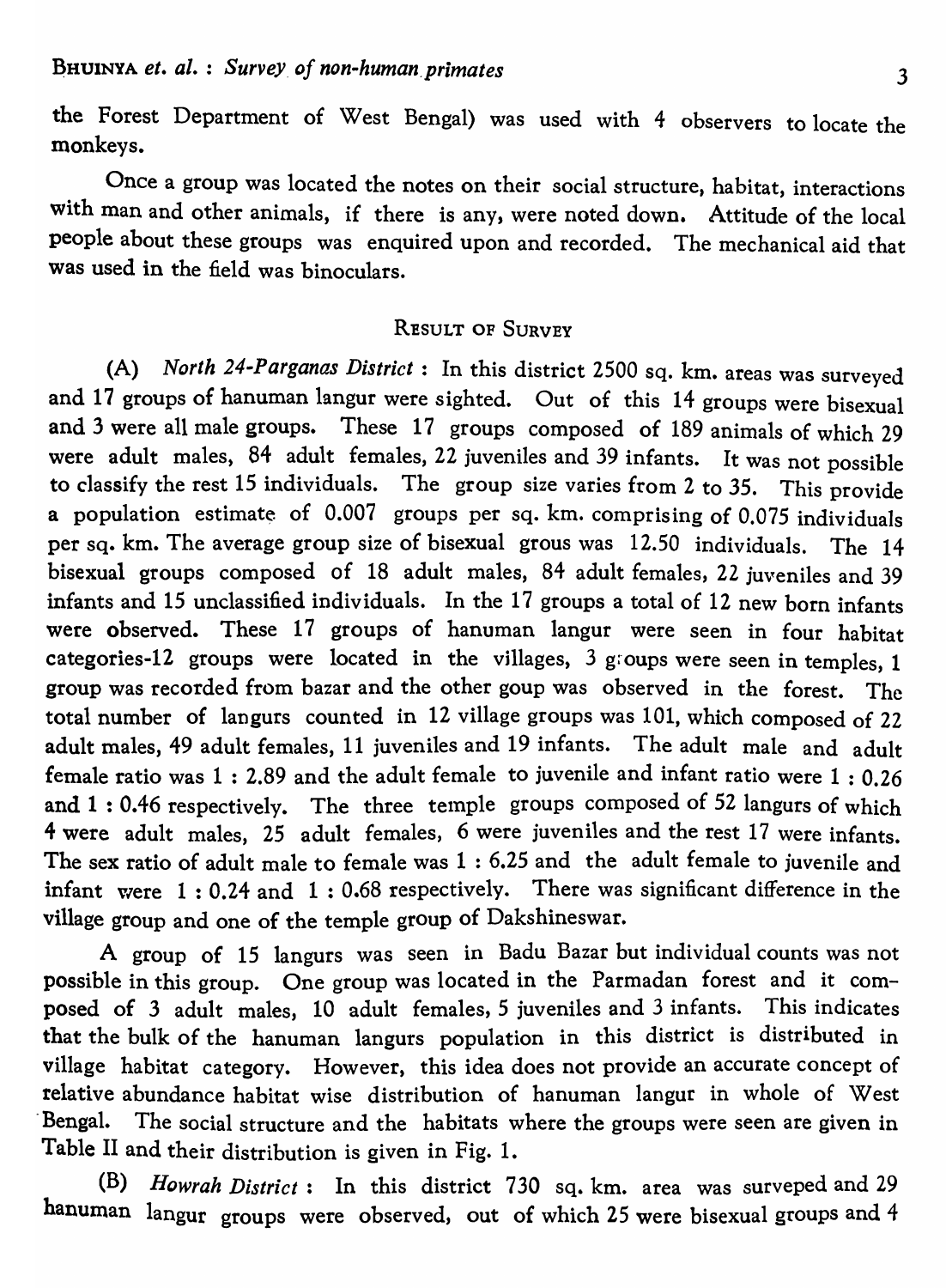

Fig. 1. Map showing the distribution of hanuman langur groups in North 24-Parganas district.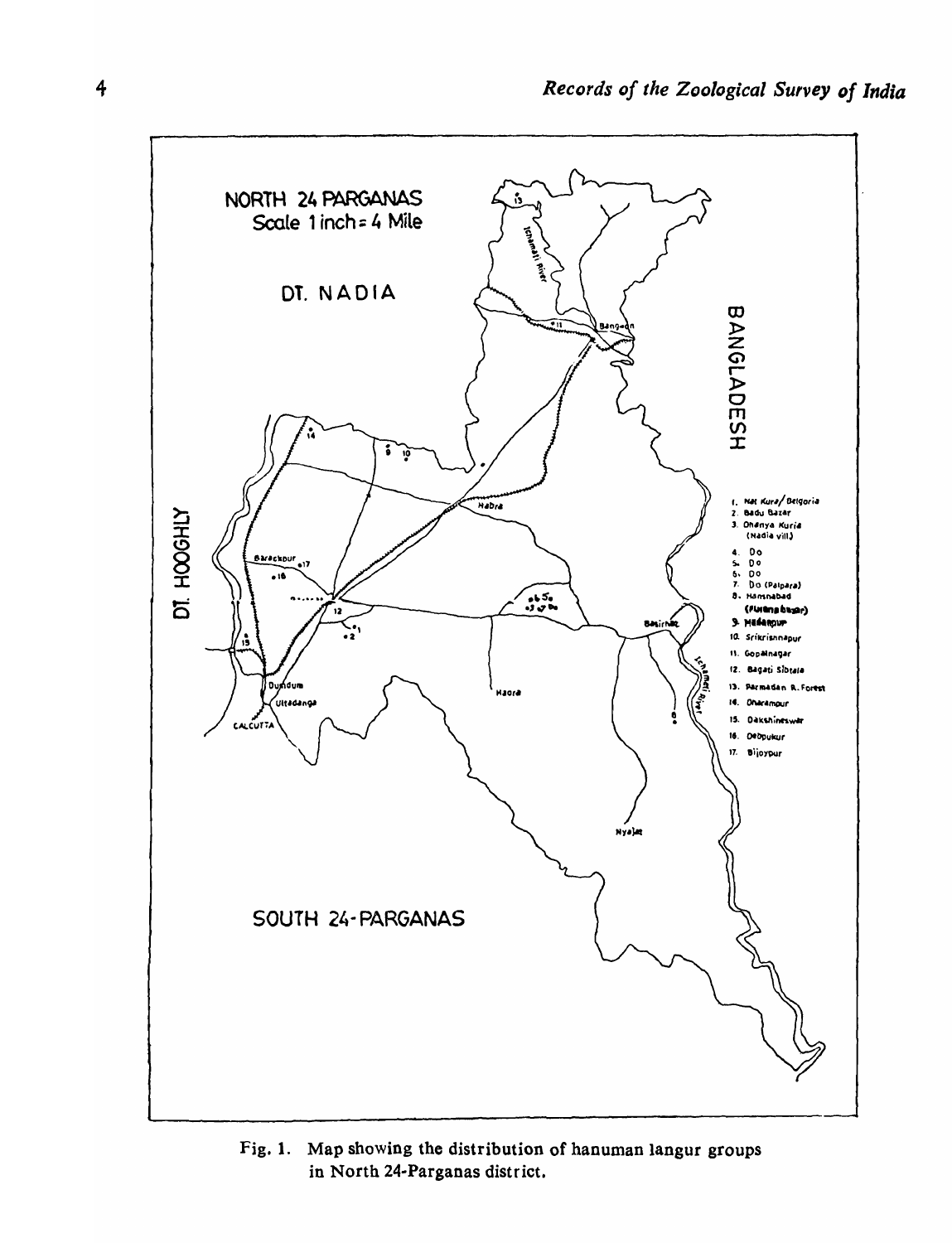were all male groups. This 29 groups composed of 432 langurs of which 80 were adult males, 206 were adult females, 59 were juveniles and 77 were infants as also the 10 unclassified individuals. The group size varies from 7 to 35. This gives a population estimate of 0.040 groups per sq. km. and 0.59 individuals per sq. km. The average group size of bisexual groups was 15.95 individuals and composed of 41 adult males, 206 adult females, 59 juveniles and 77 infants. A total of 27 new born infants were observed in the 29 groups. These groups were inhabited in two habitat categories. Six groups were inhabited in the temple and the rest 23 groups were located in the villages,

The 6 temple groups containing 87 individuals with an average group size of 14.5 individuals and composed of 13 adult males, 42 adult females, 15 juvenilec and 17 infants. Out of the 6 temple groups one was all male group.

The 23 village groups contained 345 individuals with an average group size of 15.00 individuals and composed of 67 adult males, 164 adult females, 44 juveniles and 60 infants and 10 unclassified individuals.

The sex ratio of adult male to adult female was  $1:3.23$  and  $1:2.44$  in temple and village groups respectively. The adult female to juvenile and infant ratio were 1 : 0.35, 1: 0.40 and 1: 0.26, 1: 0.36 in temple and village groups respectively. It was not possible to classify the 10 individuals of the Salap bazar village group. Like North 24-Parganas the bulk of the hanuman langur population is distributed in the villages. Next to village the langurs inhabited in the temple where the food and shelter are easily available and the groups feel secured. The habitat, socirl structure and group size of these groups are given in Table III and the distribution is shown in Fig. 2.

(C) *H ooghly District:* A total of 1050 sq. km. area was surveyed in this district and 33 langur groups were recorded out of which 4 were all male groups and 2 groups were with a single male each and the rest were bisexual groups. This composed of 367 langurs of which 63 were adult males, 171 were adult females, 51 were juveniles and 70 were infants and 12 unclassified individuals. This gives a population estimate of 0.03 groups per sq. km. and 0.035 individuals per sq. km. respectively. The average group size of bisexual groups was 12.44 individuals and composed of 32 adult males, 171 adult females, 51 juveniles and 70 infants. A total of 26 new born infants were seen. The groups in this district can be divided into two habitat categoriesthe village and the temple. There were only 5 temple groups and the rest were village groups. The Konnagarh temple group contained one Bonnet macaque. The bisexual temple groups contained 8 to 33 langurs. Only one temple group composed of a single adult male. The 5 temple groups contained 65 individuals which composed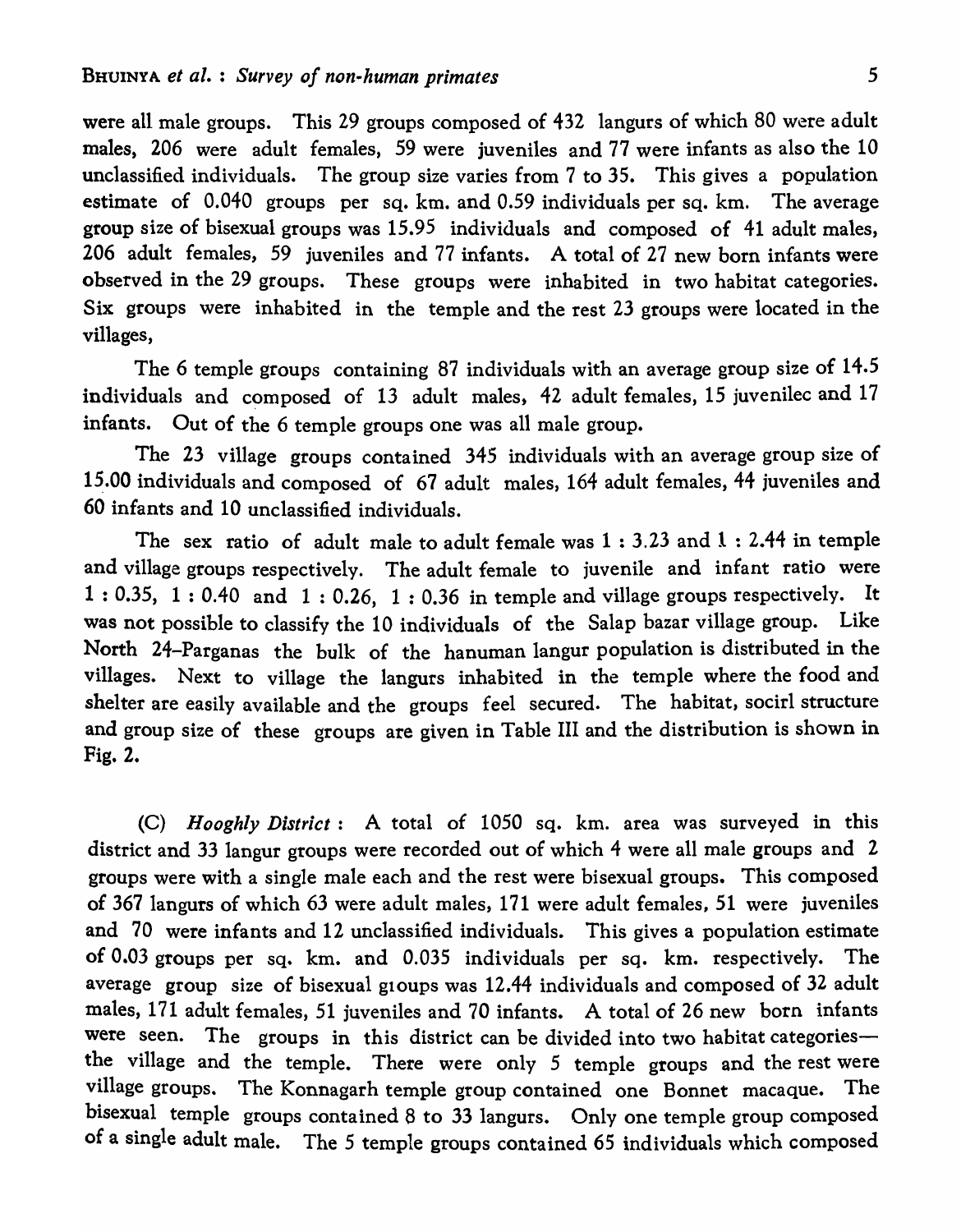

Fig. 2. Map showing the distribution of hanuman langur groups in Howrah district.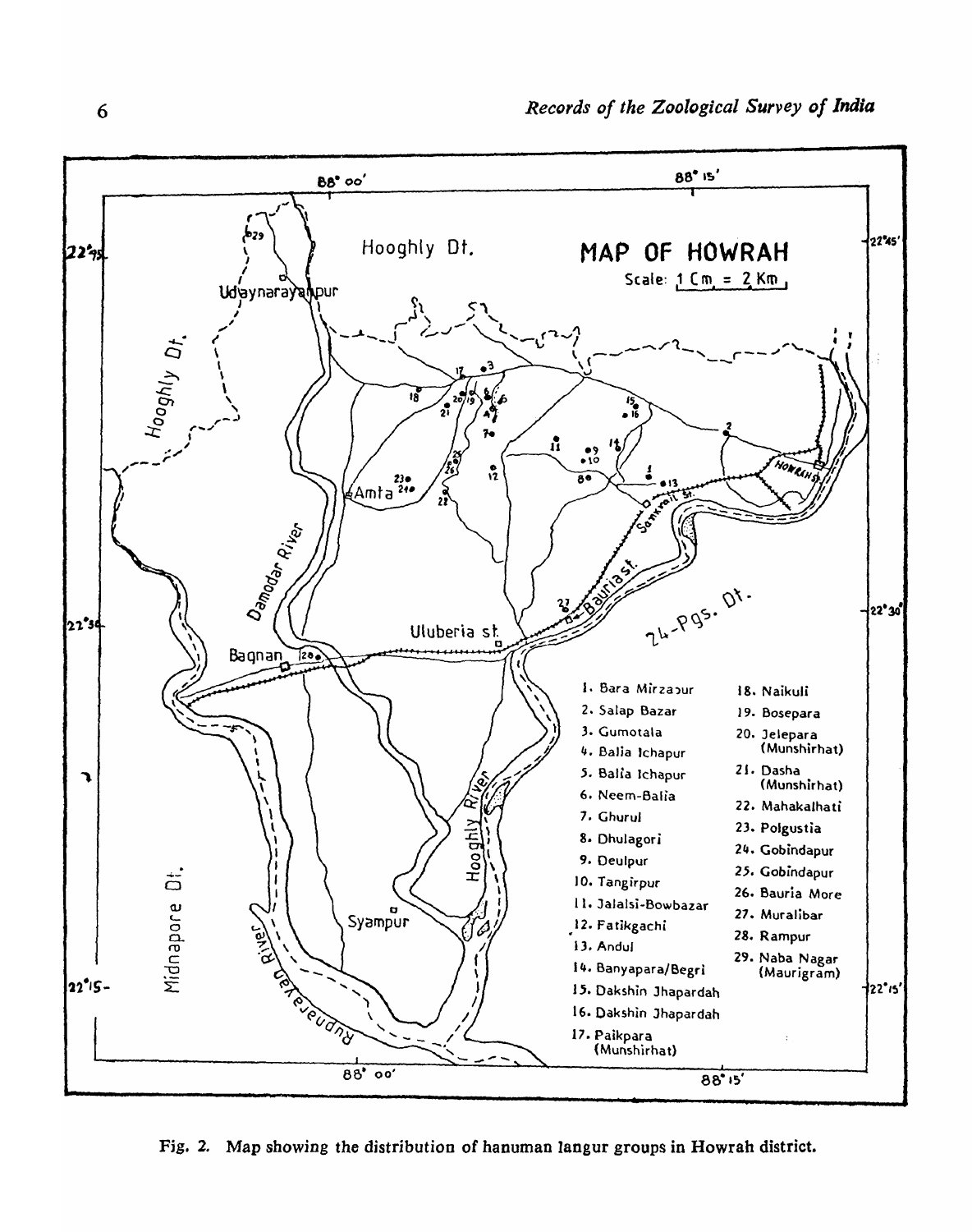of 6 adult males, 33 adult females, 14 juveniles and 12 infants. The average group size was 13.00.

The village groups contained 3 to 21 individuals. In one village group only 2 adult females were counted and the rest of the members were not seen. The village groups contained total of 302 langurs with 57 adult males, 138 adult females, 37 juveniles and 58 infants and 12 unclassified individuals. The average group size was 10.35. The sex ratio of adult male to adult female was 1 : 4.25 and 1 : 2.42 in temple and village groups respectively. Like the previous two districts in this district also the bulk of the langur population is in the village. The habitat, social structure and the group size of different groups of langur in this district are given in Table IV and their distribution is shown in Fig. 3.



Fig. 3. Map showing the distribution of hanuman langur groups in Hooghly district. 1. Konnagarh.2. Chamrail. 3. Majheraat. 4. Kalipur. *5.* Kalipur (Krishnapur). 6. Chanditolla. 7. Kbanpur. 8. Balidanga. 9. Baichigram. 10. Simlagarh. 11. MondaIia. 12. Karolla. 13. Karolla. 14. Somra. 15. Sukharia. 16. Somra. 17. Somra. 18. Sukharia (Baligori). 19. Sukharia (Siddeshwar). 20. Ghose Pukur. 21. Bankipur. 22. Bankipur. 23. Natagarh. 24. Konsoti (Tribeni). *2S.* Bagati Sibtola (Tribeni). 26. Kazidanga. 27. Dattapara. 28. Rashidpur. 29. Rampur 30. Shyampur. 31. Mayapur. 32. Kalipur College. 33. Dakati Kalibari (Singur).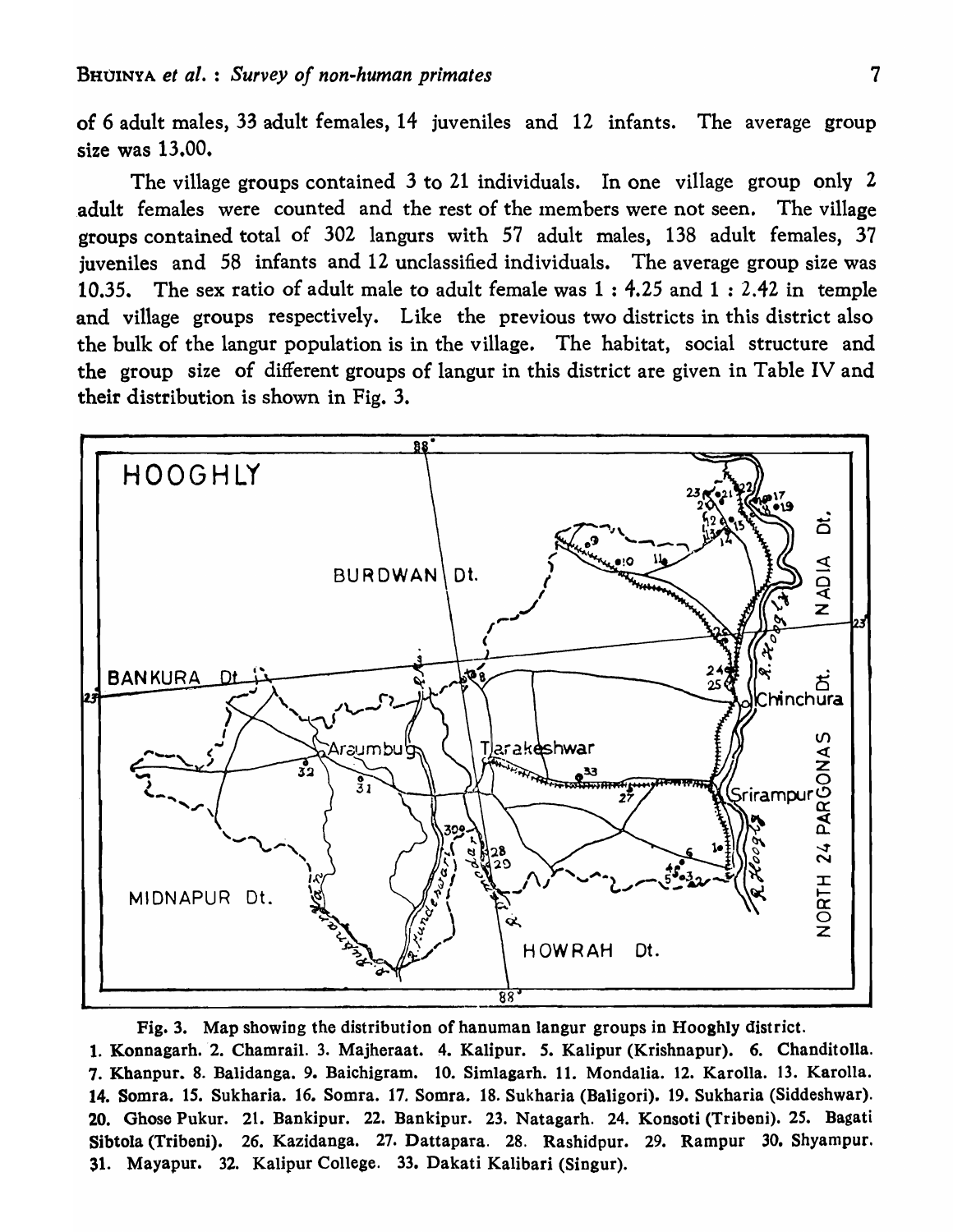## POPULATION COMPOSITION AND HABITAT DISTRIBUTION

Out of total 988 individuals counted in all the three districts, 18.02 % were adult males, 48.30% were adult females, 14.00% were juveniles and 19.68% were infants. The overall sex ratio of adult male and female was 1 : 2.68 and the adult female to juvenile and infant were 1 : 0.28 and 1 : 0.40 respectively. However, some significant differences in population composition between different survey categories did occur. The village represented the most important habitat categories for the Jangurs as it contained the bulk of the population. Villages afford ideal physical habitat for langurs as large trees, agricultural fields and orchards provide abundant food supplies and shelter, the water is available in irrigation canals and ponds and the houses provide them the shelter against the rains and dust storms. The major disadvantage of the village habitat for monkeys exist in the villages as it afford plenty of trees to feed, an ideal habitat for the langurs, and by the tolerance and consent of the villagers. For centuries this tolerance has been maintained by social tradition and religious belief. Currently this tradition and belief are undergoing rapid changes and the attitudes of the villagers toward monkeys are also changing. This and the loss of habitat are the main factorsfor the conservation of monkeys in the villages. Many villagers reported to the survey party that they could no longer afford to have monkeys in their villages as theyraid their agriculture crops and damage their houses and occasionally attack the villagers. The monkeys in the villages are now trapped, driven away and killed. The villagers informed the survey party that they engaged professional trappers to trap or to kill the monkeys.

#### **CONCLUSION**

The present survey indicates that among the three districts the hanuman langur population is more in Howrah district (Fig. 4). Most primates are graminivorous and frugivorous and are in direct competition with human population around villages and in agricultural lands. The villagers have become decreasingly tolerant of monkeys and are interested in their removal. Changing social mores of common people are eroding the scared image of the monkeys and account for lessening of one time stringently protective attitudes.

Habitat deterioration, pressure of human population, changing human attitude, hunting and trapping are the forces threatened to decimate primate population throughout the world. Several primate species are now approaching extinction. It is apparent from the present trend that the primate populations can become extinct even in areas where they are common and generally honoured and revered if the factors which are acting against them are not checked. So, it becomes necessary to undertake more vigorous conservation and management programmes and field studies to protect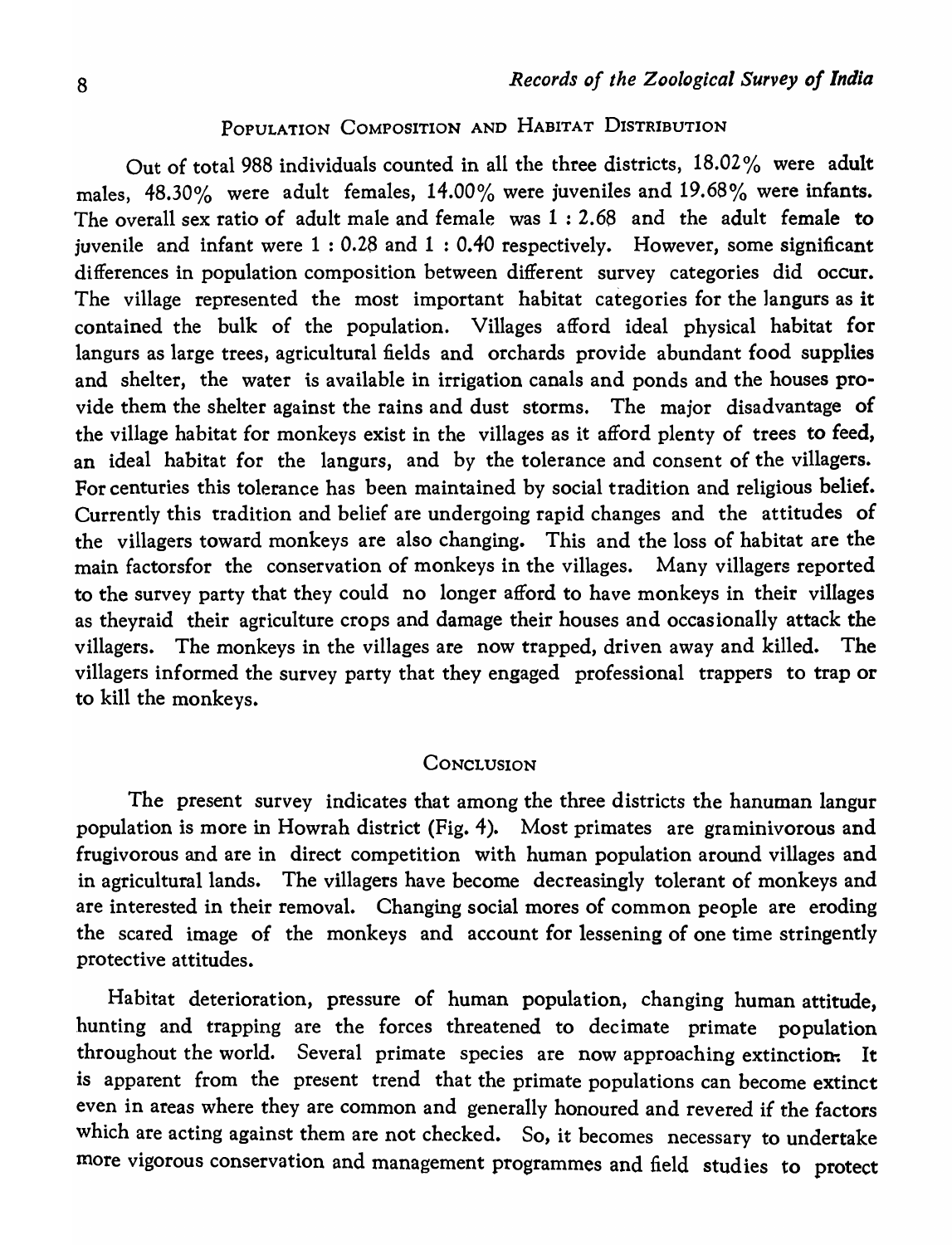the non-human primates. From the present survey and from the enquiries from the villagers it can be concluded that most of these factors are working against the con-



Fig. 4. Group sizes and compositions of hanuman langur groups in three different districts.

servation of primates in West Bengal. The villagers in the study area no longer tolerate the monkeys. Due to extensive crop depredations and property damage caused by the langurs the villagers encourage trapping and killing of monkeys.

2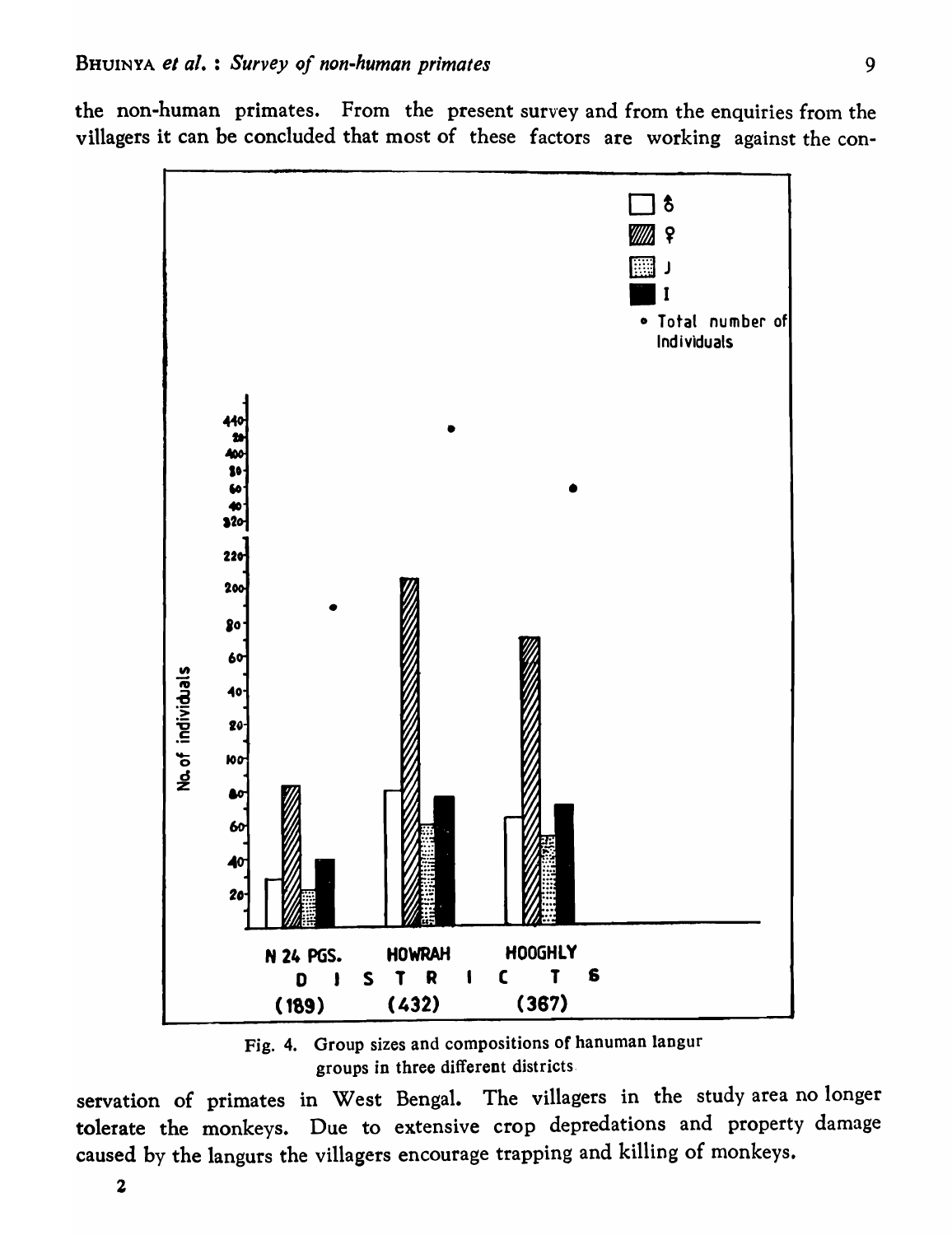#### SUMMARY

A survey of non-human primates of the three districts of West Bengal viz., North 24-Parganas, Howrah and Hooghly was conducted in the months of March-April, 1991 to find out the abundance, distribution and man-monkey relationship in these districts. The Forest Department of West Bengal has referred to ZSI to conduct this survey as they received frequent complaints from the villagers about the wide spread depredation of crops and damage to public properties caused by the monkeys. The survey conducted revealed the presence of hanuman Iangur *(PresbY tis entel/us)* in these three districts. The survey also revealed that the bulk of hanuman langur population, in all the three districts, is distributed in the village habitat and next to village the langurs occupied the temple habitat.

From the enquiries of the villagers it was apparent that the man-monkey interactions were frequent. Changing social mores of villagers were eroding the sacred image of the monkeys that they were enjoying so far and account for the decrease in the population of monkeys in the villages.

| Characters                                  | N 24-Parganas            | Howrah           | Hooghly            |
|---------------------------------------------|--------------------------|------------------|--------------------|
| Area                                        | 14136 sq km ( $N \& S$ ) | 1467 sq $km$     | $3149$ sq km       |
| Longitude                                   | 88°15'-89°0'E            | 87°47'-88°23'E   | 87°0'-88°30'E      |
| Latitude                                    | 22°10′-23°15′N           | 22°13'-22°50'N   | $22°37' - 23°13'N$ |
| Rainfall                                    | 1579 mm                  | $1676$ mm        | $1516$ mm          |
| Temperature:                                |                          |                  |                    |
| Summer                                      | $25.6^{\circ}$ C         | $26.1^{\circ}$ C | $26.1^{\circ}$ C   |
| Winter                                      | $21.1^{\circ}$ C         | $23.9^{\circ}$ C | $23.9^{\circ}$ C   |
| Humidity                                    | $30 - 95\%$              | $30-95%$         | $30 - 95\%$        |
| Human Population<br>$(1981 \text{ census})$ | 1,07,39,000              | 29,66,000        | 35,57,000          |

# TABlE-I

#### Some ecological features of the three districts.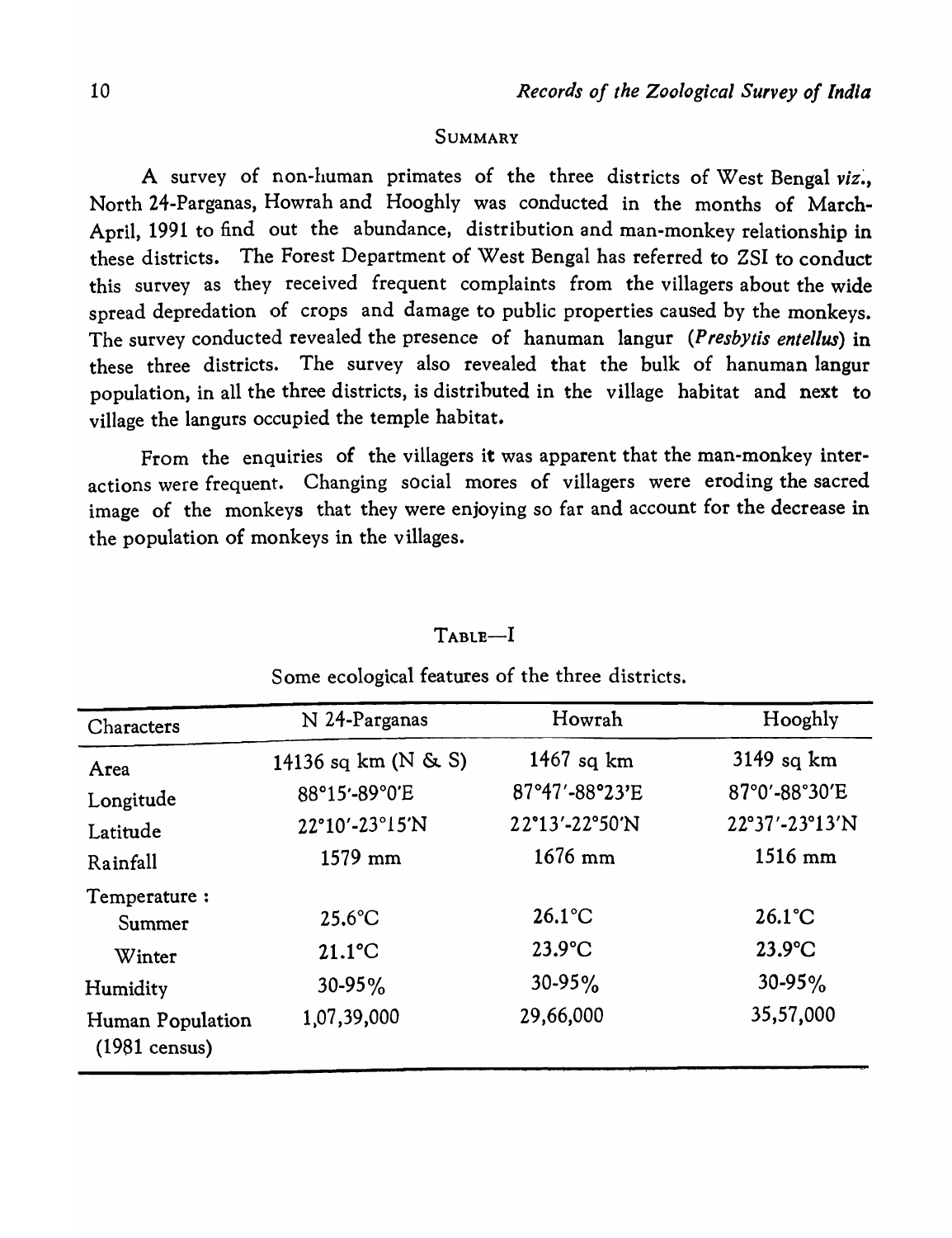| Sl. No. | Locality                  | Habitat                   | Male             | Female                  | Juvenile       | Infant                  | Total            |
|---------|---------------------------|---------------------------|------------------|-------------------------|----------------|-------------------------|------------------|
| 1.      | Nalkura/Belgoria          | $\mathbf{V}$              | $\mathbf{1}$     | $\mathbf{1}$            |                |                         | $\overline{2}$   |
| 2.      | Badu Bazar                | B                         |                  |                         |                |                         | 15               |
| 3.      | Dhanyakuria               | $\mathbf V$               | $\mathbf{1}$     | $\overline{4}$          |                |                         | 5                |
| 4.      | $-do-$                    | V                         | $\overline{7}$   | (all male group )       |                |                         |                  |
| 5.      | $-do-$                    | $\mathbf V$               | $\mathbf{1}$     | 4                       |                |                         | 5                |
| 6.      | $-do-$                    | $\mathbf V$               | $\overline{2}$   | $\overline{\mathbf{3}}$ | $\overline{2}$ | $\overline{2}$          | 9                |
| 7.      | Pal Para (-do-)           | $\mathbf V$               | $\overline{2}$   | 11                      | $\overline{2}$ | $\delta$                | 23               |
| 8.      | Hasnabad (Purana Bazar) T |                           | $\boldsymbol{2}$ | (all male group)        |                |                         | $\overline{2}$   |
| 9.      | Madanpur                  | $\boldsymbol{\mathrm{V}}$ | $\mathbf{1}$     | 5                       | $\mathbf{1}$   | $\overline{\mathbf{3}}$ | 10               |
| 10.     | Srikrishnapur             | $\mathbf V$               | $\overline{2}$   | 6                       | $\overline{2}$ | $\overline{2}$          | 12               |
| 11.     | Gopalnagar                | T                         | 1                | $\overline{7}$          | 1              | 6                       | 15               |
| 12.     | Bagati Sibtala            | $\bf V$                   | 1                | 7                       | $\overline{2}$ | $\overline{2}$          | 12               |
| 13.     | Parmadan                  | ${\bf F}$                 | $\overline{3}$   | 10                      | 5              | $\overline{3}$          | 21               |
| 14.     | Dharampur                 | $\bf V$                   | $\overline{2}$   | (all male group)        |                |                         | $\boldsymbol{2}$ |
| 15.     | Dakshineswar              | T                         | $\mathbf 1$      | 18                      | 5              | <sup>11</sup>           | 35               |
| 16.     | Debpukur                  | $\bf V$                   | $\mathbf 1$      | 5                       | 1              | $\overline{2}$          | 9                |
| 17.     | Bijaypur                  | $\mathbf V$               | 1                | $\overline{\mathbf{3}}$ | 1              |                         | $5\overline{)}$  |
|         |                           | Total                     | 29               | 84                      | 22             | 39                      | 189              |

|                            | Showing the distribution and social structure of hanuman langur of |  |  |  |  |  |  |  |
|----------------------------|--------------------------------------------------------------------|--|--|--|--|--|--|--|
| North 24-Parganas district |                                                                    |  |  |  |  |  |  |  |

TABLE-II

(  $V =$  Village,  $B =$  Bazar,  $T =$  Temple,  $F =$  Forest)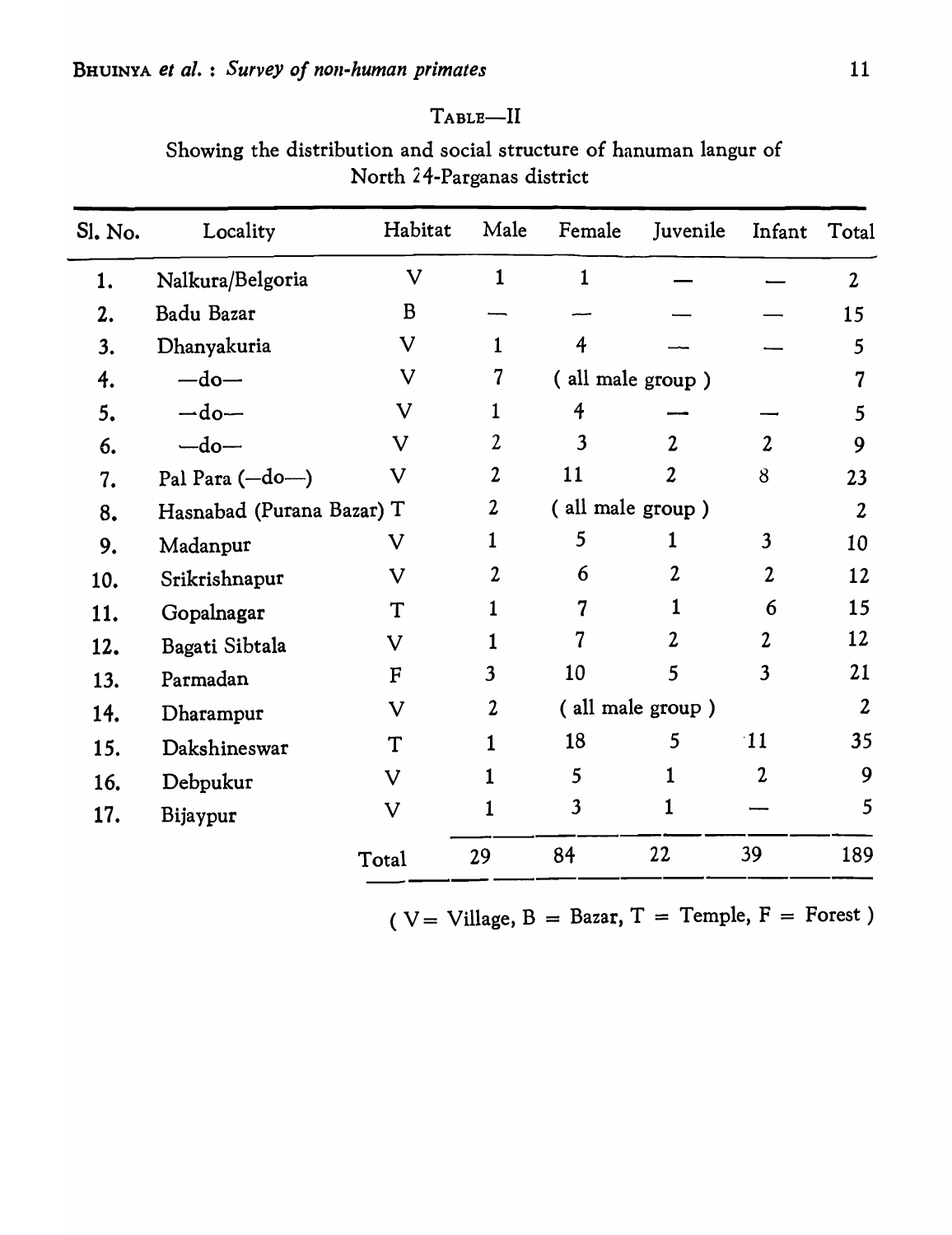| -III<br>1 ABLE- |  |
|-----------------|--|
|-----------------|--|

Showing the distribution and social structure of hanuman langur in Howrah district

| Sl. No. | Locality                | Habitat                   | Male                    | Female              | Juvenile                 | Infant                     | Total                   |
|---------|-------------------------|---------------------------|-------------------------|---------------------|--------------------------|----------------------------|-------------------------|
| 1.      | Bara Mirzapur           | T                         |                         | 5                   | $\overline{2}$           | $\overline{2}$             | 10                      |
| 2.      | Salap Bazar             | V                         |                         |                     |                          |                            | 10                      |
| 3.      | Gumotala                | V                         | 2                       | 8                   | 1                        | $\boldsymbol{2}$           | 13                      |
| 4.      | Balia Ichapur           | $\rm{V}$                  | $\boldsymbol{2}$        | 9                   | 3                        | 3                          | 17                      |
| 5.      | $-do-$                  | $\boldsymbol{\mathsf{V}}$ | 2                       | 10                  | 3                        | $\overline{\mathbf{3}}$    | 18                      |
| 6.      | Neem-Balia              | $\rm{V}$                  | 3                       | 16                  | 5                        | $\overline{\mathbf{3}}$    | 27                      |
| 7.      | Ghurul                  | $\mathbf V$               | 2                       | 14                  | 6                        | 5                          | 27                      |
| 8.      | Dhulagori               | $\mathbf V$               | 3                       |                     | 2                        |                            | 19                      |
| 9.      | Deulpur                 | $\mathbf V$               | $\overline{2}$          | 5                   |                          | 3                          | 11                      |
| 10.     | Tangirpur               | V                         |                         | $\ddot{\mathbf{6}}$ | 2                        |                            | 10                      |
| 11.     | Jalalsi-Bowbazar        | $\mathbf V$               | $\mathbf{2}$            | 10                  |                          | $\boldsymbol{\mathcal{Z}}$ | 14                      |
| 12.     | Fatikgachi              | $\rm{V}$                  | 2                       | 6                   |                          | 3                          | 12                      |
| 13.     | Andul                   | T                         | $\overline{\mathbf{3}}$ | 9                   |                          | $\overline{\mathbf{3}}$    | 18                      |
| 14.     | Banyapara/Begri         | $\mathbf V$               | $\boldsymbol{2}$        | 14                  | 4                        | $\overline{\mathbf{3}}$    | 23                      |
| 15.     | Dakshin Jhapardah       | $\rm{V}$                  |                         | 4                   |                          | 2                          | 7                       |
| 16.     | $-do-$                  | $\mathbf V$               | 8                       | (all male group)    |                          |                            | 8                       |
| 17.     | Paikpara (Munshirhat) T |                           |                         | 14                  | 4                        | 6                          | 25                      |
| 18.     | Naikuli                 | V                         |                         | 5                   |                          | 1                          | 8                       |
| 19.     | Bosepara                | T                         |                         | 9                   | 4                        | 5                          | 19                      |
| 20.     | Jelepara                | $\mathbf T$               | 2                       | 5                   | $\overline{\mathbf{2}}$  |                            | 10                      |
|         | (Munshirhat)            |                           |                         |                     |                          |                            |                         |
| 21.     | Dasha (-do-)            | $\rm{V}$                  |                         | 9                   | 2                        |                            | 16                      |
| 22.     | Mahakalhati             | $\rm{V}$                  |                         | 6                   |                          |                            | 9                       |
| 23.     | Polgustia               | $\boldsymbol{\mathrm{V}}$ | 15 (all male group)     |                     |                          |                            |                         |
| 24.     | Gobindapur              | V                         | 11<br>(all male group)  |                     |                          |                            |                         |
| 25.     | $-do-$                  | V                         | 1                       | 5                   | 2                        | $\mathbf{1}$               | 10                      |
| 26.     | Bauria More             | T                         | 5<br>(all male group)   |                     |                          |                            |                         |
| 27.     | Muralibar               | $\boldsymbol{\mathsf{V}}$ | 1                       | 4                   | $\mathbf{1}$             | 1                          | $\overline{\mathbf{7}}$ |
| 28.     | Rampur                  | $\boldsymbol{\mathsf{V}}$ | $\overline{\mathbf{2}}$ | 10                  | $\mathbf{2}$             | 5                          | 19                      |
| 29.     | Naba Nagar              | V                         | $\overline{\mathbf{2}}$ | 16                  | $\overline{\mathcal{U}}$ | 10                         | 35                      |
|         | (Maurigram)             |                           |                         |                     |                          |                            |                         |
|         |                         | Total                     | 80                      | 206                 | 59                       | 77                         | 432                     |

 $-V = V$ illage, B = Bazar, T = Temple, F = Forest)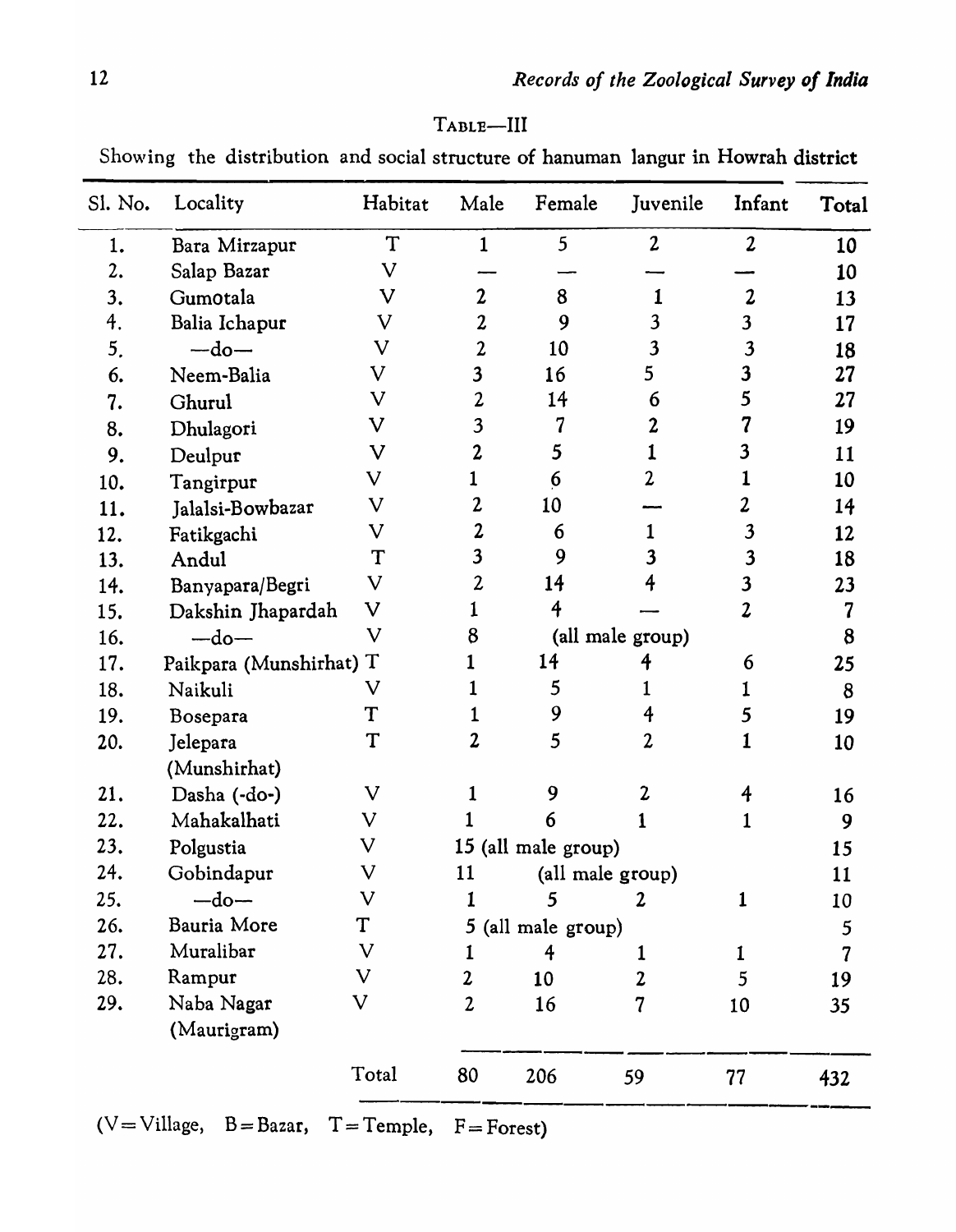| Sl. No. | Locality                    | Habitat                   | Male             | Female           | Juvenile                | Infant           | Total            |
|---------|-----------------------------|---------------------------|------------------|------------------|-------------------------|------------------|------------------|
| 1.      | Konnagarh                   | T                         | 1                | 6                |                         | $\mathbf{3}$     | 11               |
| 2.      | Chamrail                    | $\bf V$                   | $\mathbf{2}$     | 10               | 3                       | 5                | 20               |
| 3.      | Majheraat                   | $\mathbf V$               | $\boldsymbol{2}$ | 11               | 2                       |                  | 15               |
| 4.      | Kalipur                     | V                         | $\mathbf{3}$     |                  | (all male group)        |                  | $\mathbf{3}$     |
| 5.      | Kalipur/Krishnapur          | $\mathbf V$               |                  | 5                |                         |                  | 6                |
| 6.      | Chanditolla                 | $\mathbf V$               |                  | 6                | 1                       | 2                | 10               |
| 7.      | Khanpur                     | $\rm{V}$                  |                  | 6                | 2                       |                  | 10               |
| 8.      | Balidanga                   | $\boldsymbol{\mathrm{V}}$ |                  | 8                | 2                       | 4                | 15               |
| 9.      | Baichigram                  | V                         |                  |                  | 2                       | 6                | 16               |
| 10.     | Simlagarh                   | $\mathbf V$               |                  | (Solitary)       |                         |                  | 1                |
| 11.     | Mondlai                     | V                         | $\boldsymbol{2}$ | 9                | 3                       | $\overline{7}$   | 21               |
| 12.     | Karolla                     | $\mathbf V$               | 10               |                  | (all male group)        |                  | 10               |
| 13.     | $-do-$                      | V                         | 2                | 8                |                         | 4                | 17               |
| 14.     | Somra                       | $\mathbf V$               |                  | 3                |                         |                  | 6                |
| 15.     | Sukharia                    | V                         | $\mathbf{2}$     | 6                | 2                       |                  | 14               |
| 16.     | Somra                       | V                         | 12               | (all male group) |                         |                  |                  |
| 17.     | $-do-$                      | $\mathbf V$               | 4                | (all male group) |                         |                  | $\overline{4}$   |
| 18.     | Sukharia (Baligari)         | $\boldsymbol{\mathsf{V}}$ |                  | 6                |                         | 3                | 10               |
| 19.     | -do- (Siddheswari)          | $\boldsymbol{\mathsf{V}}$ |                  |                  | 7                       | 2                | 17               |
| 20.     | Ghoshpukur                  | $\mathbf V$               |                  |                  |                         |                  | $\boldsymbol{2}$ |
| 21.     | Bankipur                    | $\boldsymbol{\mathsf{V}}$ |                  | 6                | $\boldsymbol{2}$        | $\mathbf{2}$     | 11               |
| 22.     | $-$ do $-$                  | $\mathbf V$               |                  |                  |                         | 4                | 10               |
| 23.     | Natagarh                    | $\mathbf V$               |                  | 5                | $\overline{\mathbf{3}}$ | 2                | 11               |
| 24.     | Konsti                      | T                         | 1                | (Solitary)       |                         |                  | $\mathbf{1}$     |
| 25.     | Bagati Sibtala              | T                         | 1                | 7                | $\boldsymbol{2}$        | $\boldsymbol{2}$ | 12               |
| 26.     | Kazidanga                   | V                         |                  | $\boldsymbol{2}$ |                         |                  | $\mathbf{3}$     |
| 27.     | Dattapara                   | $\boldsymbol{\mathrm{V}}$ |                  | 5                |                         | $\overline{2}$   | $\bf 8$          |
| 28.     | Rashidpur                   | $\boldsymbol{\mathrm{V}}$ |                  | 5                | $\mathbf{1}$            | 1                | 8                |
| 29.     | Rampur                      | $\mathbf V$               | 2                | 10               | $\overline{2}$          | 5                | 19               |
| 30.     | Shyampur                    | $\boldsymbol{\mathrm{V}}$ |                  |                  |                         |                  | 12               |
| 31.     | Mayapur                     | $\mathbf V$               | $\mathbf{1}$     | $\overline{7}$   |                         | $\mathbf{3}$     | 11               |
| 32.     | Kalipur College             | T                         | 1                | 4                |                         | $\mathbf{2}$     | 8                |
| 33.     | Dakati Kalibari<br>(Singur) | T                         | $\overline{2}$   | 16               | 10                      | 5                | 33               |
|         |                             | Total                     | 63               | 171              | 51                      | 70               | 367              |

 $T$ ABLE $-$ I $V$ 

Showing the distribution and social structure of hanuman langur in Hooghly district

 $(V=Village, B=Bazar, T=Temple, F=Forest)$